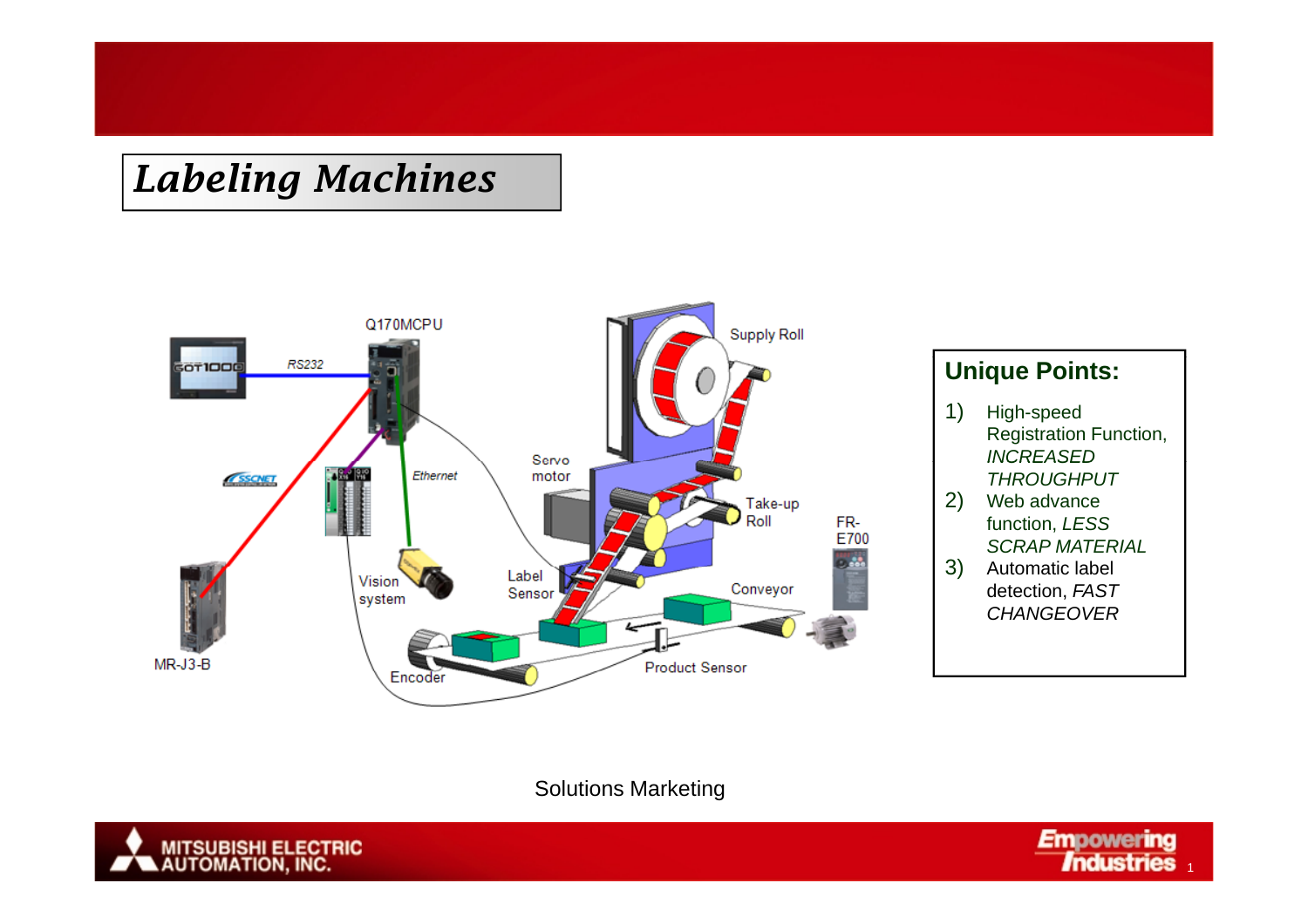#### **Overview**



High-speed labeling machines require registration and encoder following in order to accurately position labels at different speeds. In-line labeling systems such as the machine shown above place labels on block shaped products that move in a single direction. Rotary labeling machines place labels on cylindrical products that rotate around a central label head. When more than one label is placed on a product, multiple label heads can be configured with additional servos and sensors. Mitsubishi Electric's iQ Platform offers flexibility for system expansion with intelligent multi-axis control, and for additional trend analysis and quality control, a vision system is used to track defective products and monitor label accuracy.

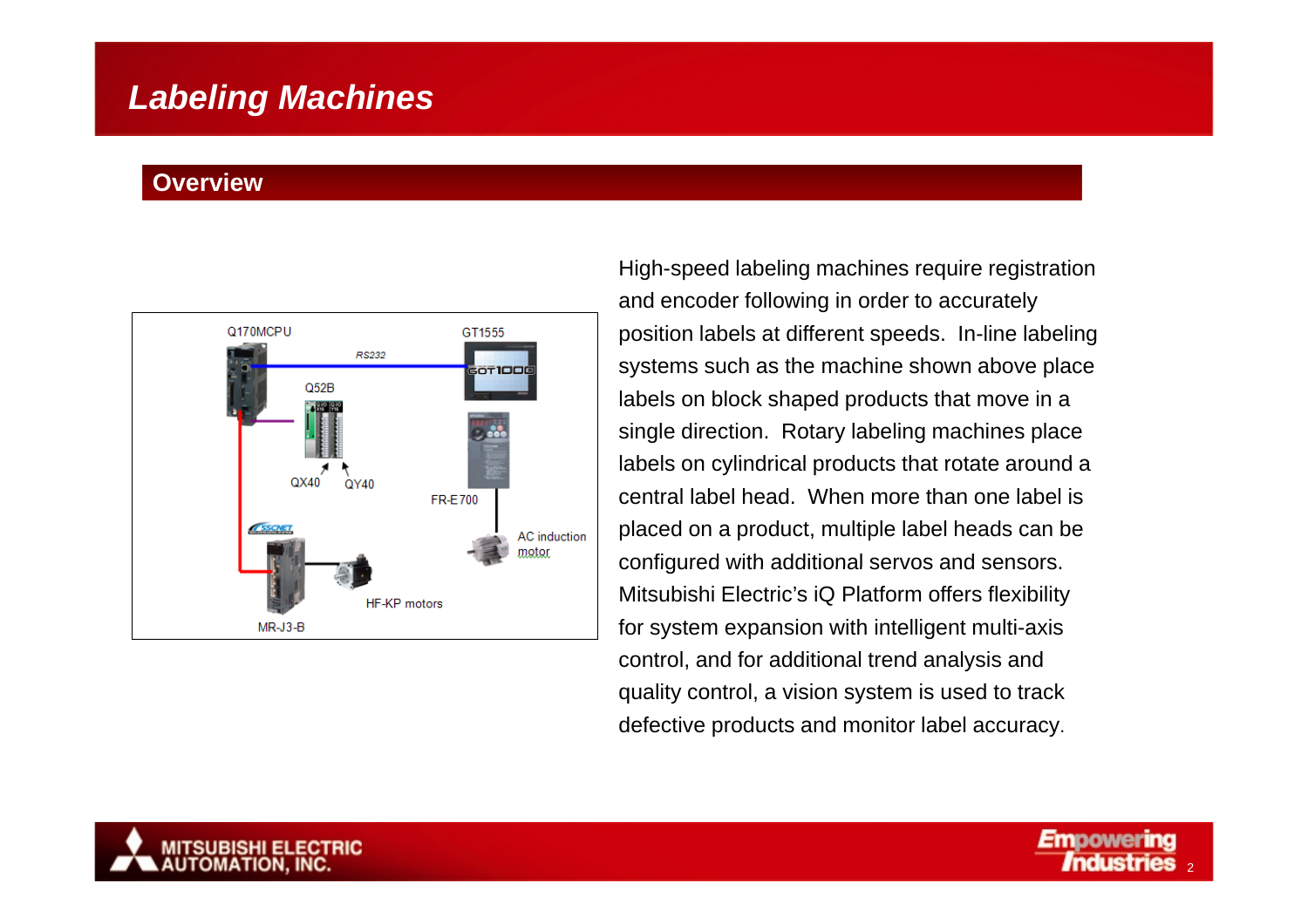### **Mitsubishi Solutions**

- Controller: **Q170MCPU**  $\bullet$
- Servo Amplifier: **MR-J3-B** ◈
- ♦ Servomotor: **HF-KP, HF-SP, HF-JP**
- Graphic Operation Terminal: **GOT1000**
- VFD: **FR-E700**
- Cognex Vision System

### **Other Options**

- ♦ Q172D/Q173D iQ Motion Controllers for Multi-head
- MR-MQ100 Motion Controller for single head ◆
- Large Selection of Motors
- **♦ CC-Link communication to VFD**



### **Example Applications**

- **A** Food/beverage machines
- Pharmaceutical
- **A** Material handling machines



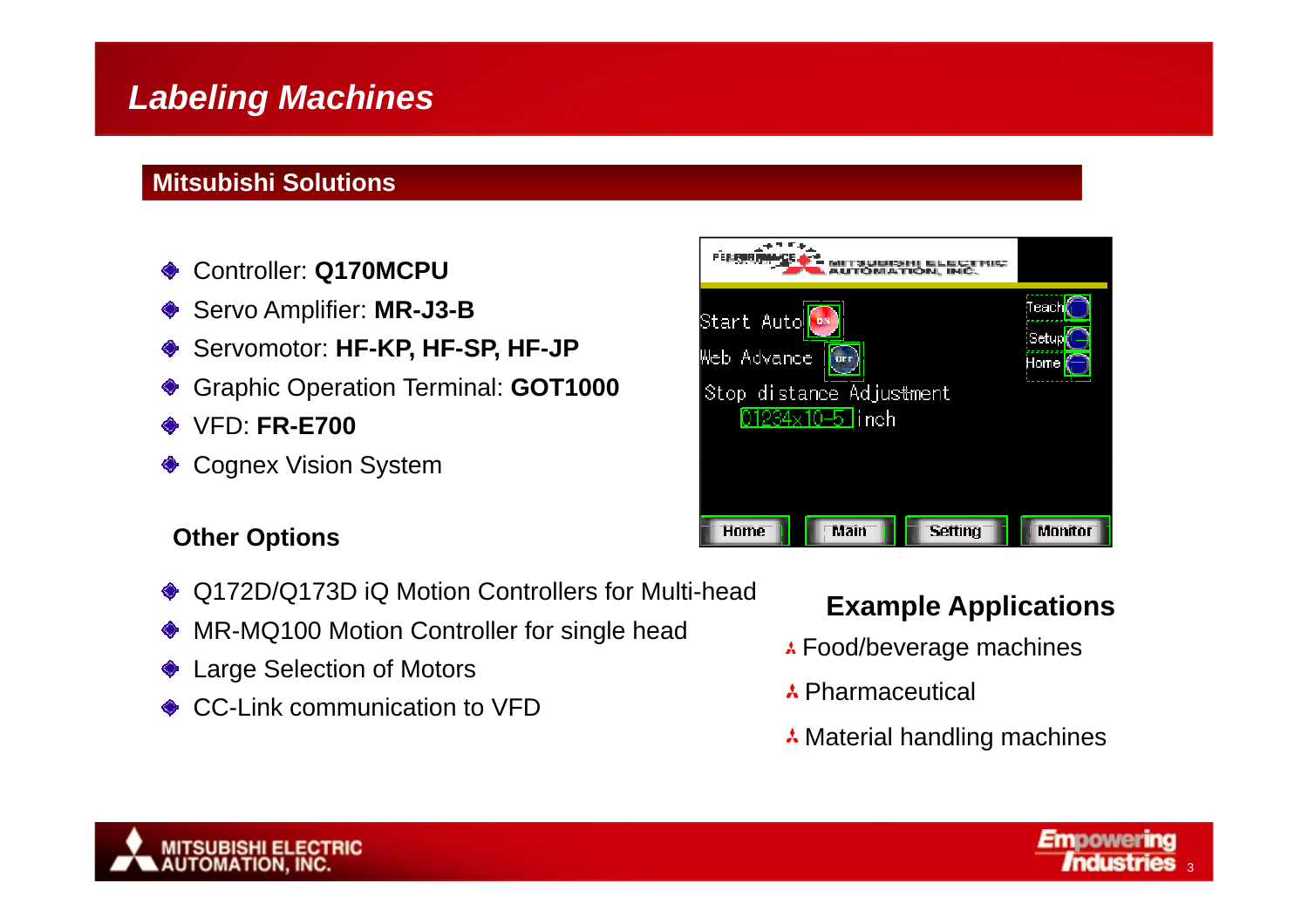### **Sequence of Operation**

#### **Process**



#### **Sequence of operation**

- 1. Wait for Product Sensor
- 2. Calculate Clutch On and Off Address and Close at that point
- 3. Wait for Label edge Sensor
- 4. Calculate Clutch Off Address and O pen at that point
- 5. Activate web advance function if label is missin g on the web



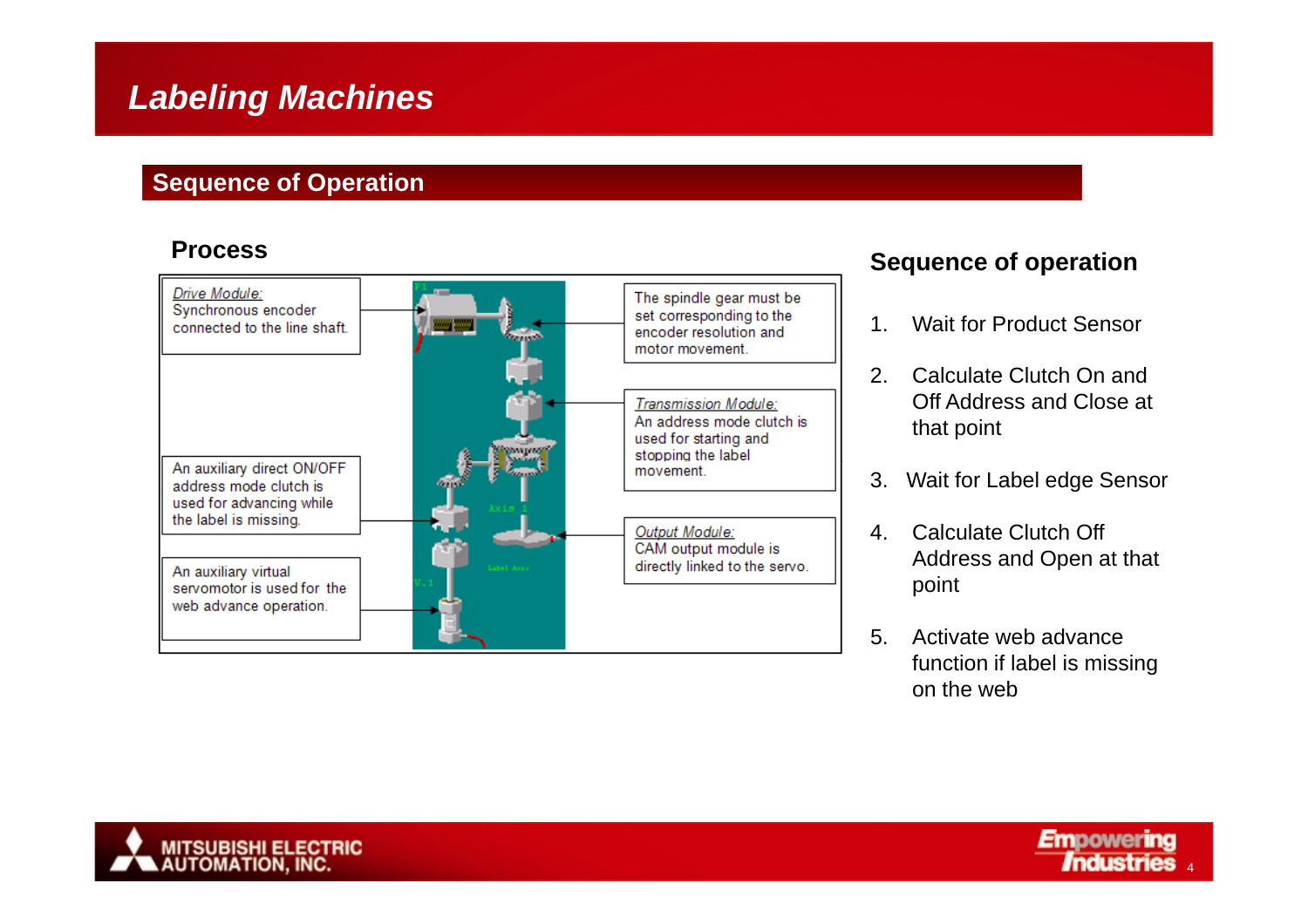### **Sequence of Operation**

### **Timing Chart**



The label reel is advanced each time a product is detected with the product sensor. When the next label is detected, the label reel stops. This cycle repeats.

In order to place labels in the correct positions regardless of speed, mark registration techniques are used with an address mode clutch in virtual mode.



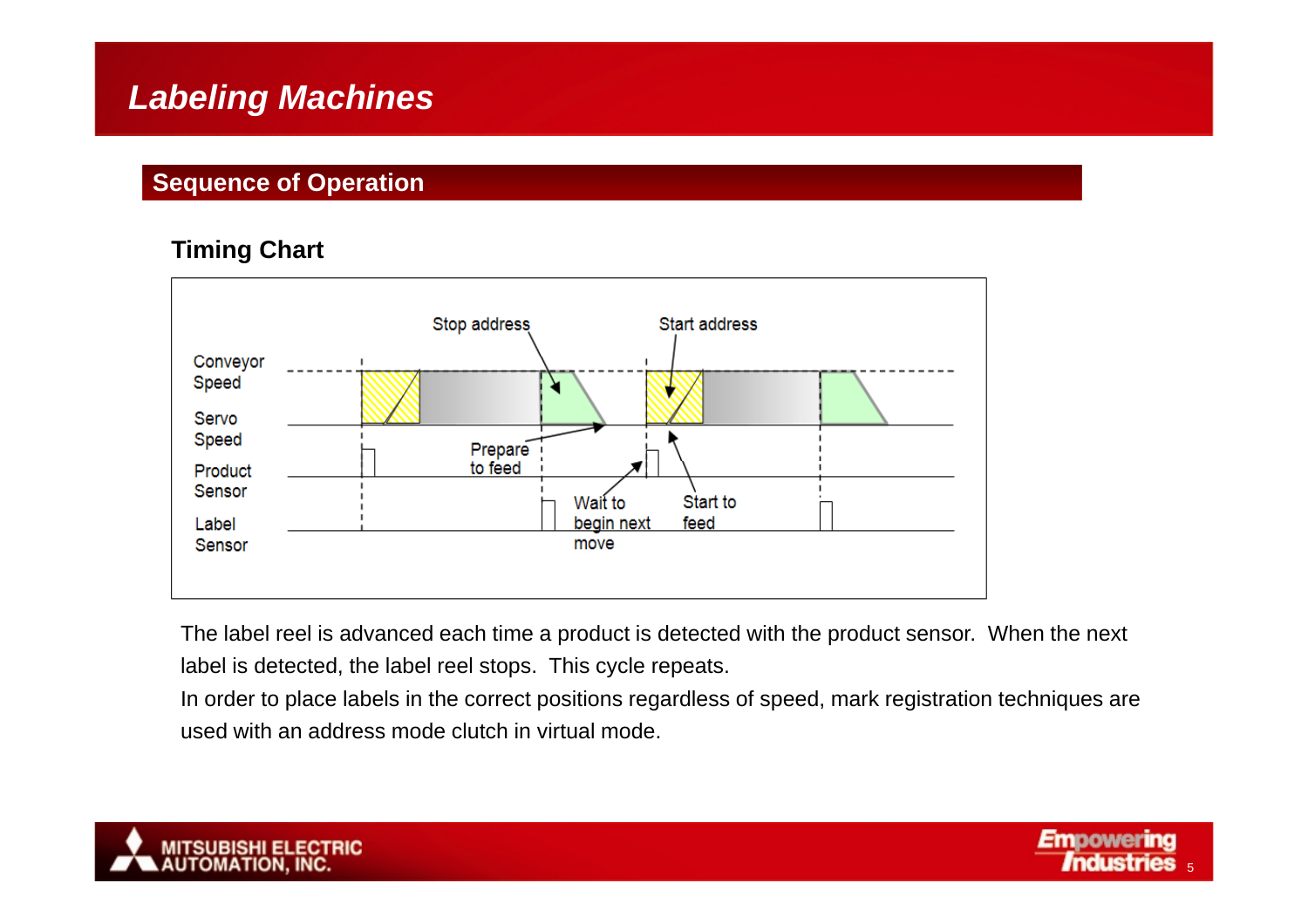### **Sequence of Operation**

The Key part of this solution is our ability to use the mechanical editor and set

address mode clutches, along with our High Speed Registration.





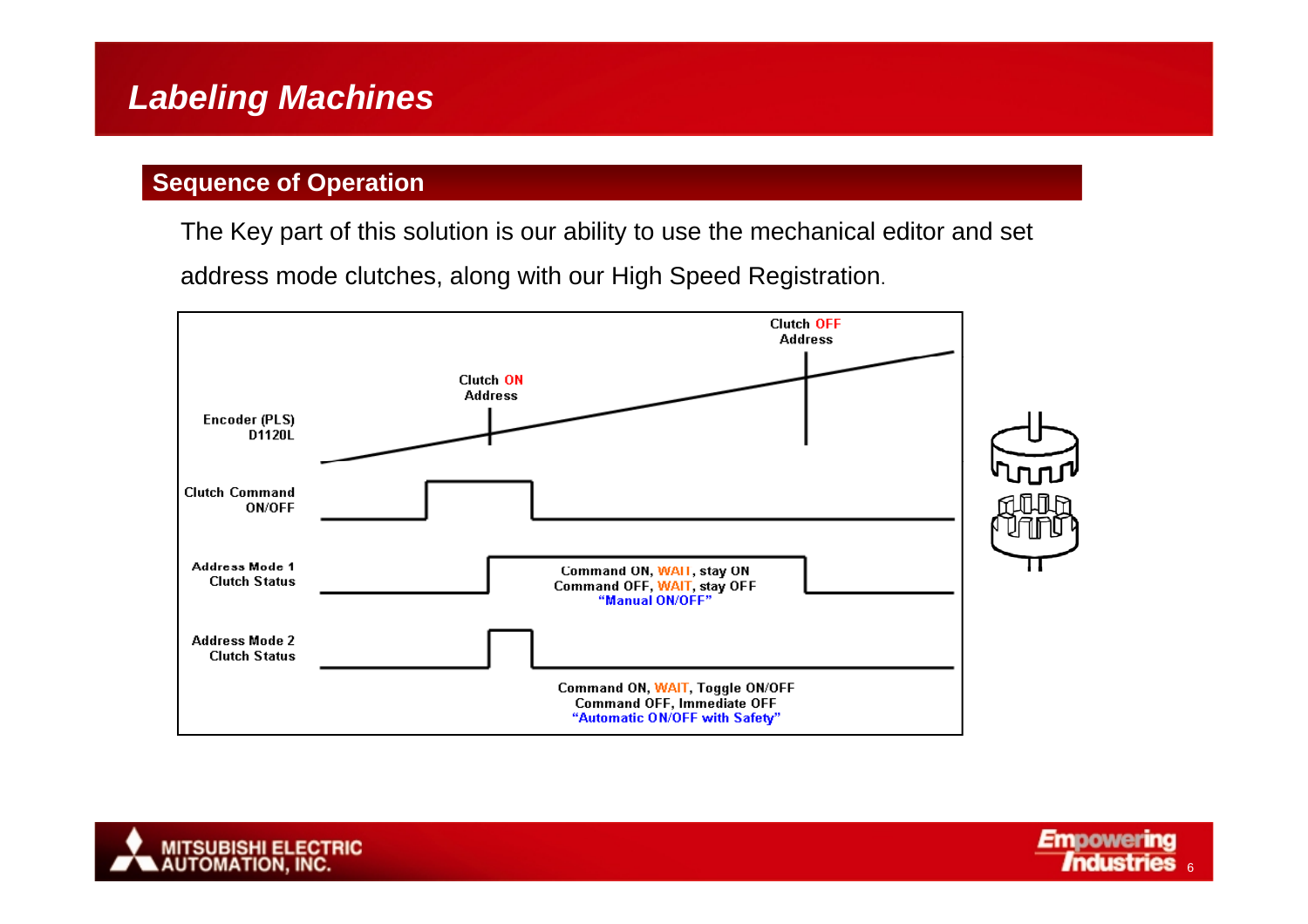### **Option for Vision Inspection**

For additional quality assurance, a vision system can be attached to the end of a labeling system for 100% product inspection. Products are queued in a line before a sensor commands the camera to take a picture. Data is immediately transferred to the PLC for trend analysis and pass/fail decisions.





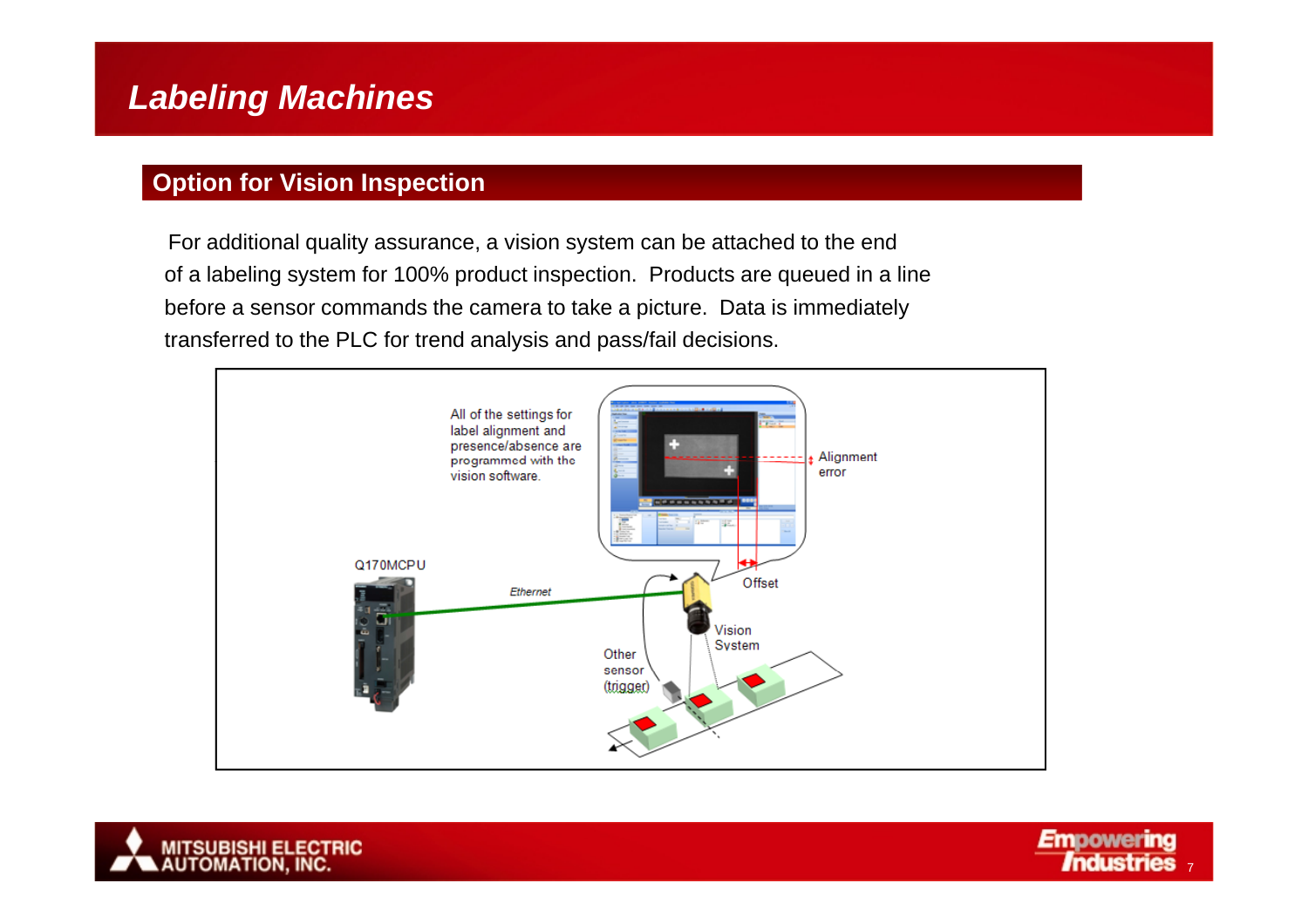### **Mitsubishi Features, Advantages and Benefits**

| <b>Features</b>                                                                                                                               | <b>Advantages/Benefits</b>                                                                                                                                                             |
|-----------------------------------------------------------------------------------------------------------------------------------------------|----------------------------------------------------------------------------------------------------------------------------------------------------------------------------------------|
| Flexible mark detection programming<br>$\triangleright$ Up to 32 user defined registration<br>settings per program<br>Easy set up in software | Improved machine throughput<br>$\triangleright$ Accurate label placement<br>10% reduced parts cost<br>No additional hardware for mark registration<br>Faster implementation in program |
| Web advance algorithm<br>Detect missing labels to advance the<br>label web automatically                                                      | Reduced waste material<br>Improved machine throughput                                                                                                                                  |
| Changeover function for different<br>sized labels<br>Automatic label detection                                                                | Reduced setup time<br>Easy to implement function from GOT                                                                                                                              |
| Servo auto tuning<br>MR-J3 amplifiers tune automatically and<br>continuously without the need to re-tune<br>or adjust manually                | Reduced machine setup time<br>Increased machine lifetime<br>Improved productivity<br>۰                                                                                                 |
| Easy to use visual motion<br>programming<br>Easy to set up a visual representation of<br>the system for encoder following                     | 30% reduced programming time<br>۰<br>Reduced labor cost<br>Reduced machine cost (less<br>۰<br>mechanical and electrical<br>components)                                                 |

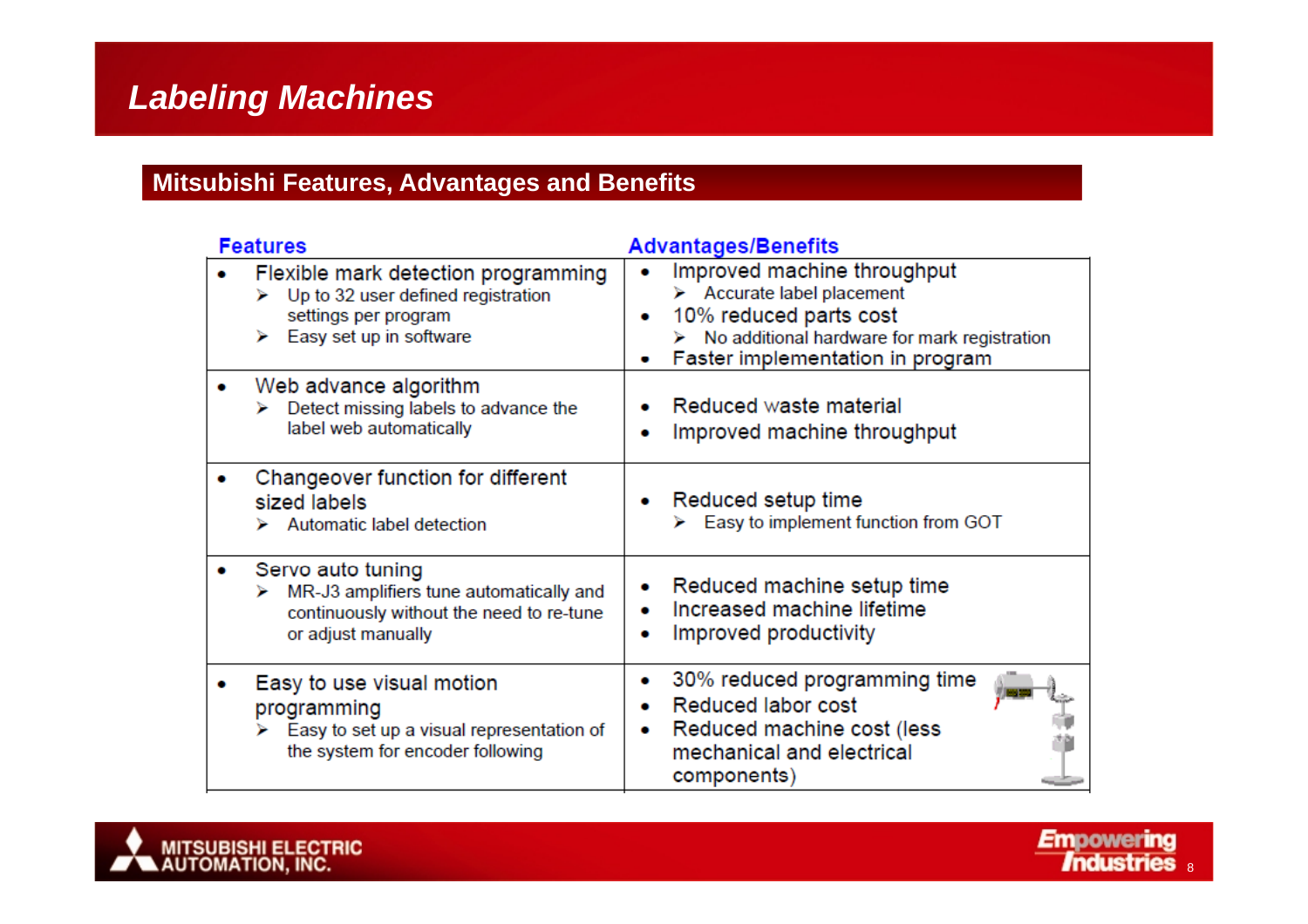### **Application Materials**

- •Reference Guide
- •Application Guide
- •Example Movie
- •Program Files
- •Basic Customer Presentation